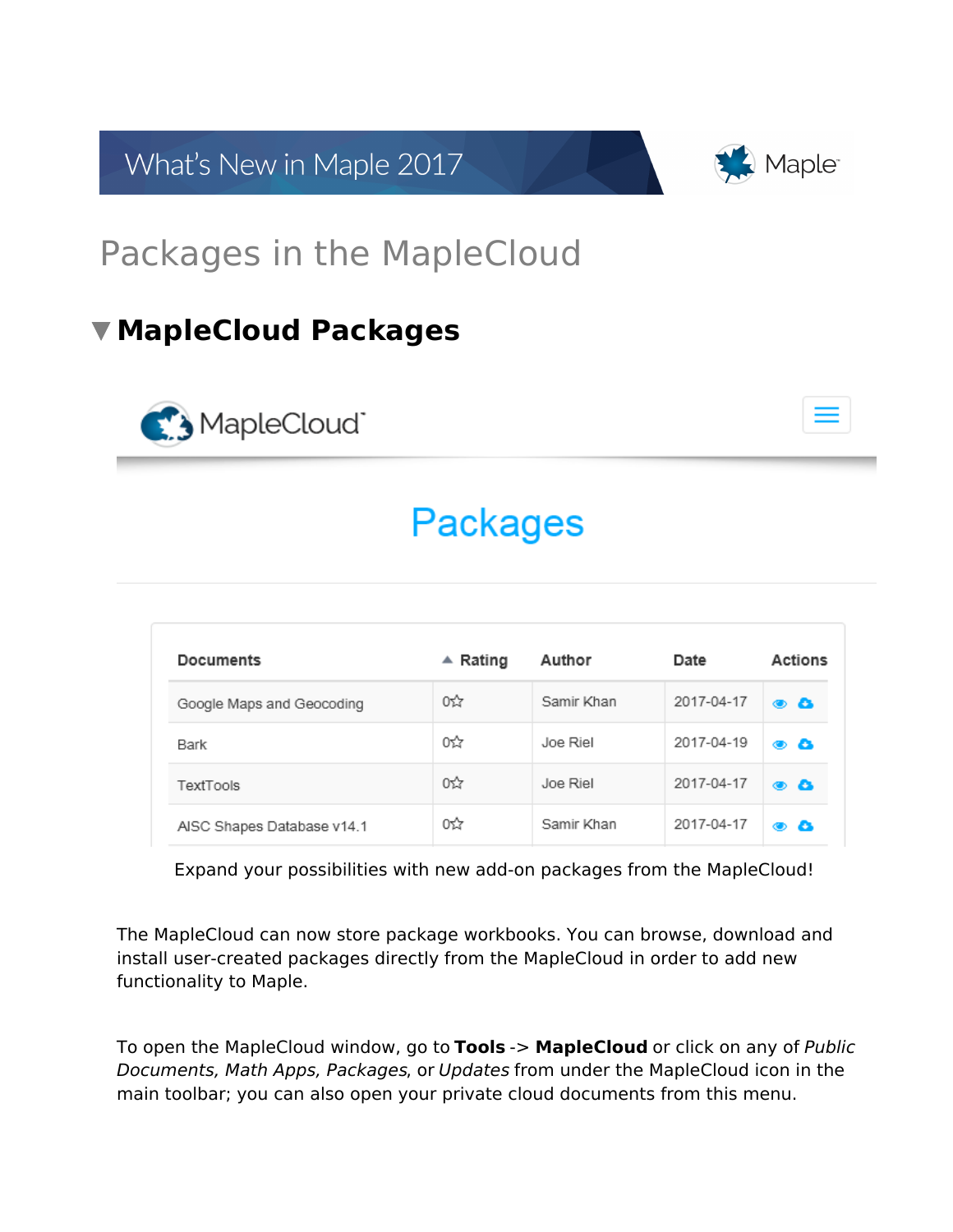### Updates: Maple Cloud Icon on the Maple Toolbar

On the main worksheet toolbar, there is a new MapleCloud icon. When clicked, a drop-down menu is shown that can be used to log in to your account, making it possible to store or access your personal content in the MapleCloud. This menu can also be used to open the MapleCloud window, to adjust network settings or to manage groups.



To install a new package, simply click on the install button in the *Actions* column. Maple will automatically download and install the package to your Maple toolbox folder, no further steps required. If the package has any associated help documentation, this is also unpacked to your toolbox folder.

## **Uploading Content to the MapleCloud**

The upload to cloud dialog has been updated for package workbooks to make it possible to include more metadata with submissions. When uploading a new package workbook to the MapleCloud, properties such as language, authors, tags, description, package title, thumbnail and additional images can be added to the package workbook.

| <b>Application Type:</b> |                            | <b>MaplePackage</b>                                                                                                                                                            |  |
|--------------------------|----------------------------|--------------------------------------------------------------------------------------------------------------------------------------------------------------------------------|--|
| Group:                   | packages                   |                                                                                                                                                                                |  |
| Language:                | <b>English</b>             |                                                                                                                                                                                |  |
| <b>Authors:</b>          |                            |                                                                                                                                                                                |  |
| Tags:                    |                            |                                                                                                                                                                                |  |
|                          | AISC Shapes Database v14.1 |                                                                                                                                                                                |  |
|                          | <b>Thumbnail</b><br>bin.   | This package contains the AISC Shapes v14.1 database. You can access the phsyical properties of over 1000<br>steel members. The properties include<br>* weight per unit length |  |
| $\epsilon$               |                            | *warphing constant<br>* moments of inertia about all three axes                                                                                                                |  |
|                          | 土長                         | * and over 70 other properties                                                                                                                                                 |  |
|                          |                            |                                                                                                                                                                                |  |



**Screenshots** 

**Note**: Make sure to save your local copy of your content after upload. Any added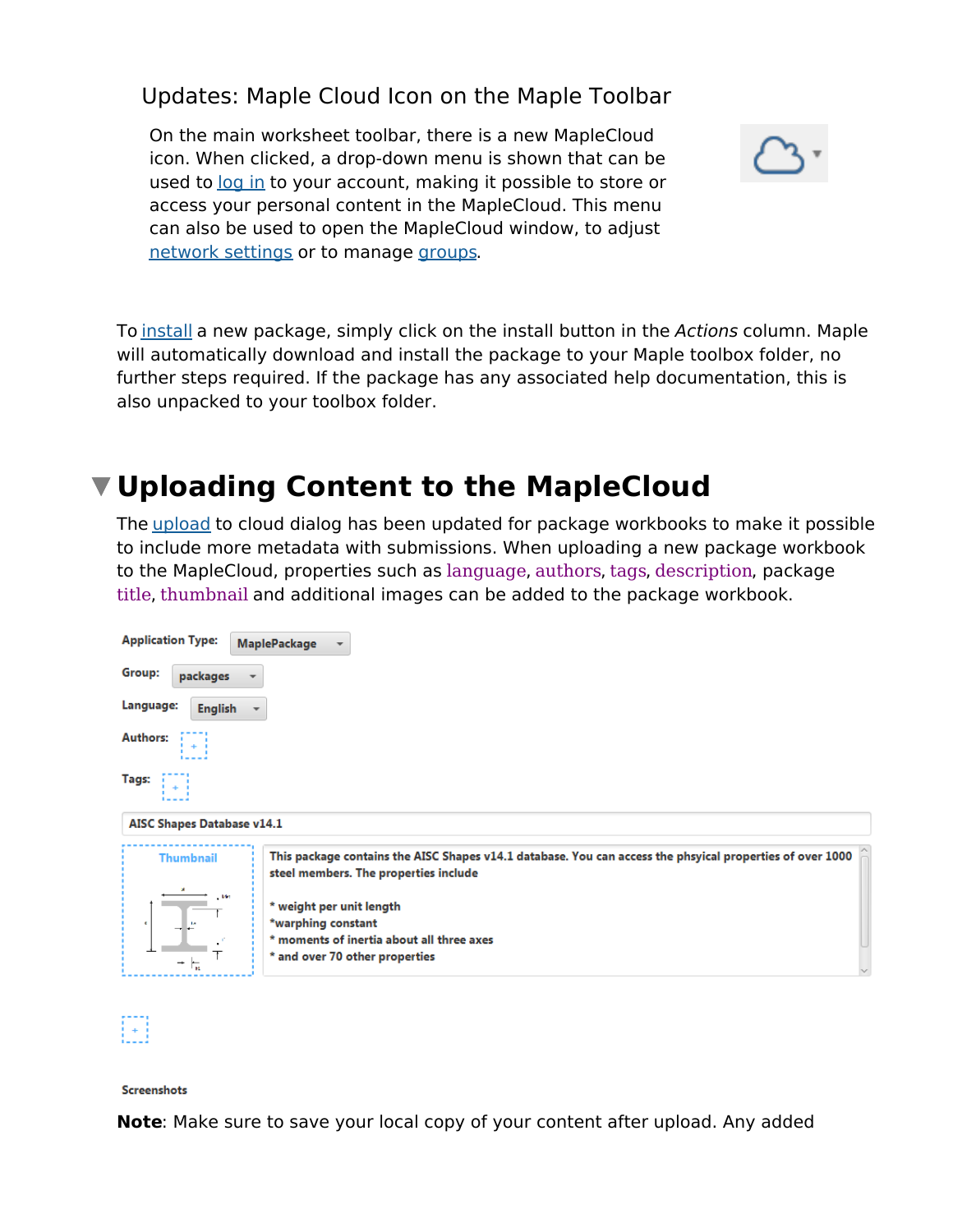metadata specified in the upload dialog is added to the local copy, but is not automatically saved.

### **Authoring Packages**

As a package author, the new packages group in the MapleCloud makes it easier than ever to share your work with Maple users around the world.

PackageTools is a new package with programmatic tools for authoring and editing packages.

#### **> with(PackageTools);**

[AddAttachment, Create, GetModules, GetProperty, Install, IsPackageInstalled, ListInstalledPackages, SetProperty, SupplyPassword, Uninstall]

### Example: Programmatically Creating a New Package Workbook

To begin, the Create command creates a new empty workbook in the designated location:

```
> 
Create("C:/tmp/NewPackage.maple"):
```
Having created a new workbook or when working with existing workbooks, it is possible to add attachments, such as help files, images and more using the AddAttachment command.

```
> 
AddAttachment("C:/tmp/NewPackage.maple", cat(kernelopts
  (datadir), "/images/start/Folder_default.png"));
```
In order to make a workbook into a package, the workbook must contain a saved module.

```
> 
NewPackage := module()
      option package;
      export out := () -> "Hello World!";
 end module:
 NewPackage:-out();
```
#### "Hello World!"

In order to save an existing module into a workbook, use the savelib command:

```
> 
savelib('NewPackage', "C:/tmp/NewPackage.maple");
```